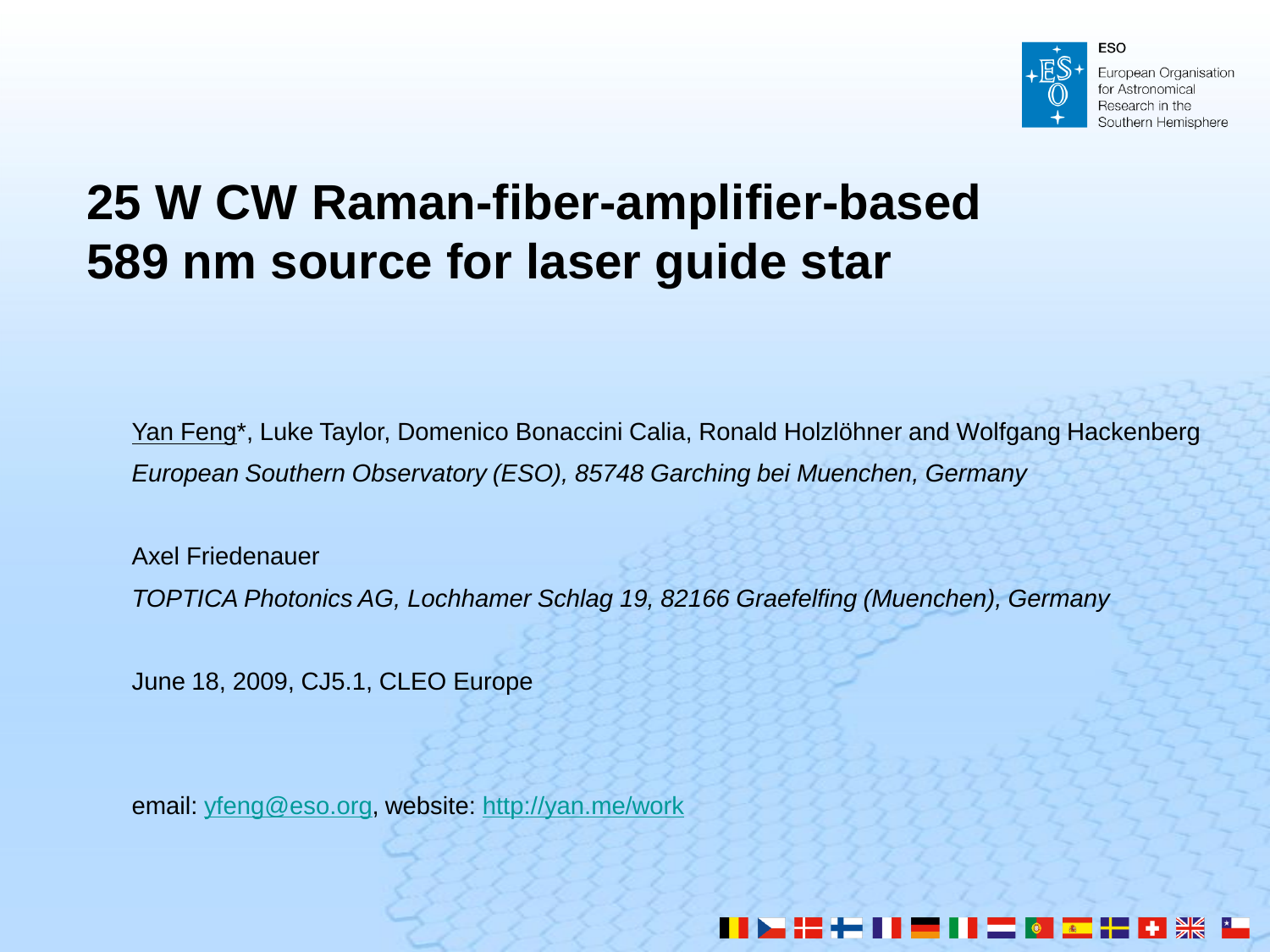# Background: Sodium laser guide star

- $\Box$  For large astronomical telescopes, adaptive optics systems are necessary for correcting wavefront distortions by atmosphere turbulence.
- $\Box$  Artificial guide stars are used for improving sky coverage.
- $\Box$  A sodium LGS is formed by focusing a 589nm laser to the sodium layer at an altitude of 90km.
- The laser has to be
	- $\checkmark$  resonant with Sodium ion
	- $\checkmark$  narrow linewidth
	- $\checkmark$  high power
	- $\checkmark$  stable
	- $\times$  excellent beam quality
	- $\checkmark$  High degree of polarization
	- $\checkmark$  reliable and turn-key operation



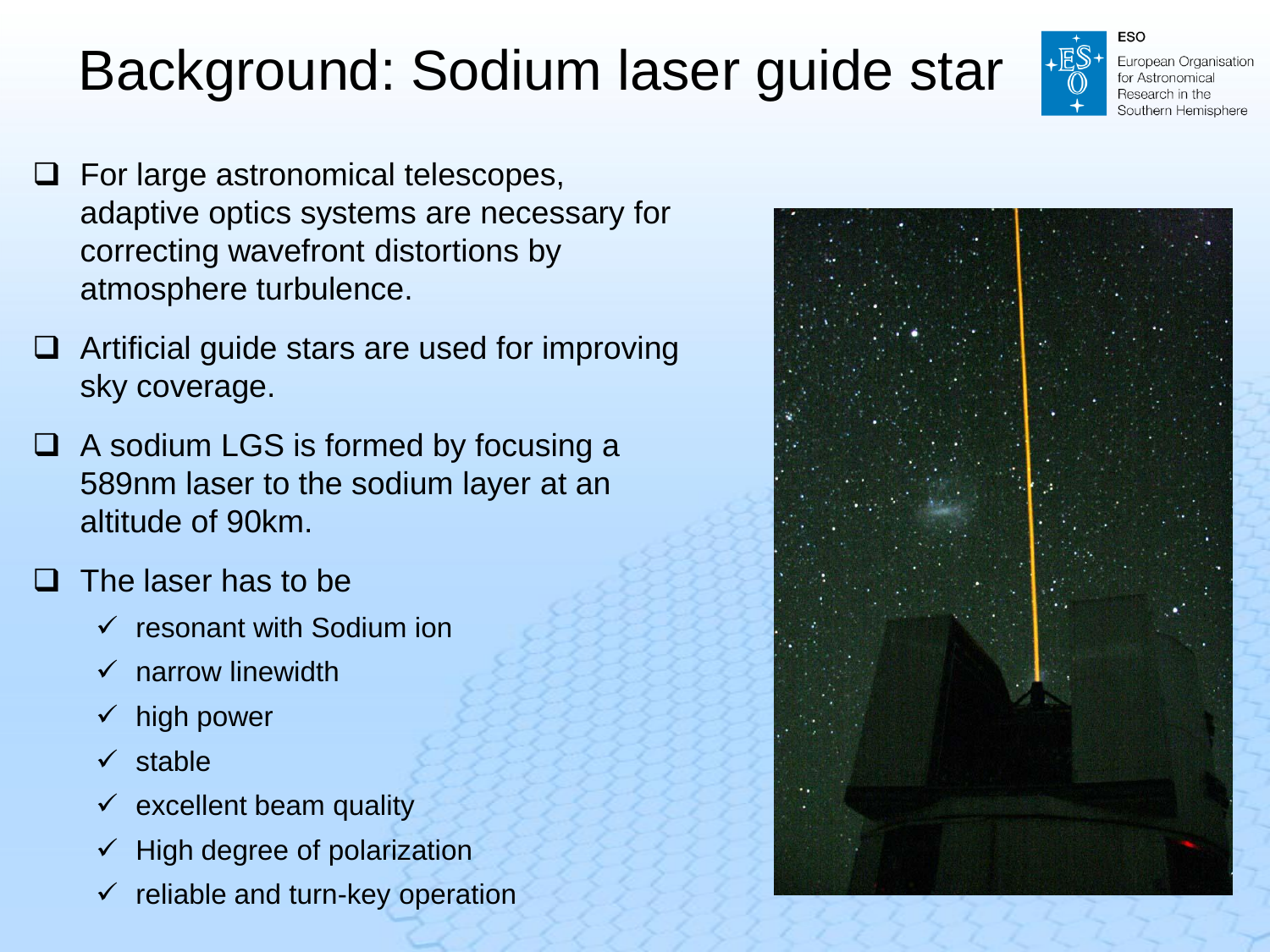# Candidate Laser Technologies



- □ Narrow linewidth Raman fiber MOPA at 1178 nm and frequency doubling
- Sum frequency of two Nd:YAG lasers at 1064nm and 1319nm examples: FASORtronics LLC, Lockheed Martin Coherent Technologies
- □ Optically pumped semiconductor laser, or VECSEL, SDL
- Sum frequency of two fiber lasers/amplifiers at 938 nm and 1583nm (LLNL & ESO)
- Long wavelength Yb fiber laser/amplifier
- Bismuth doped fiber laser/amplifier
- $\Box$  Dye laser (it is the past)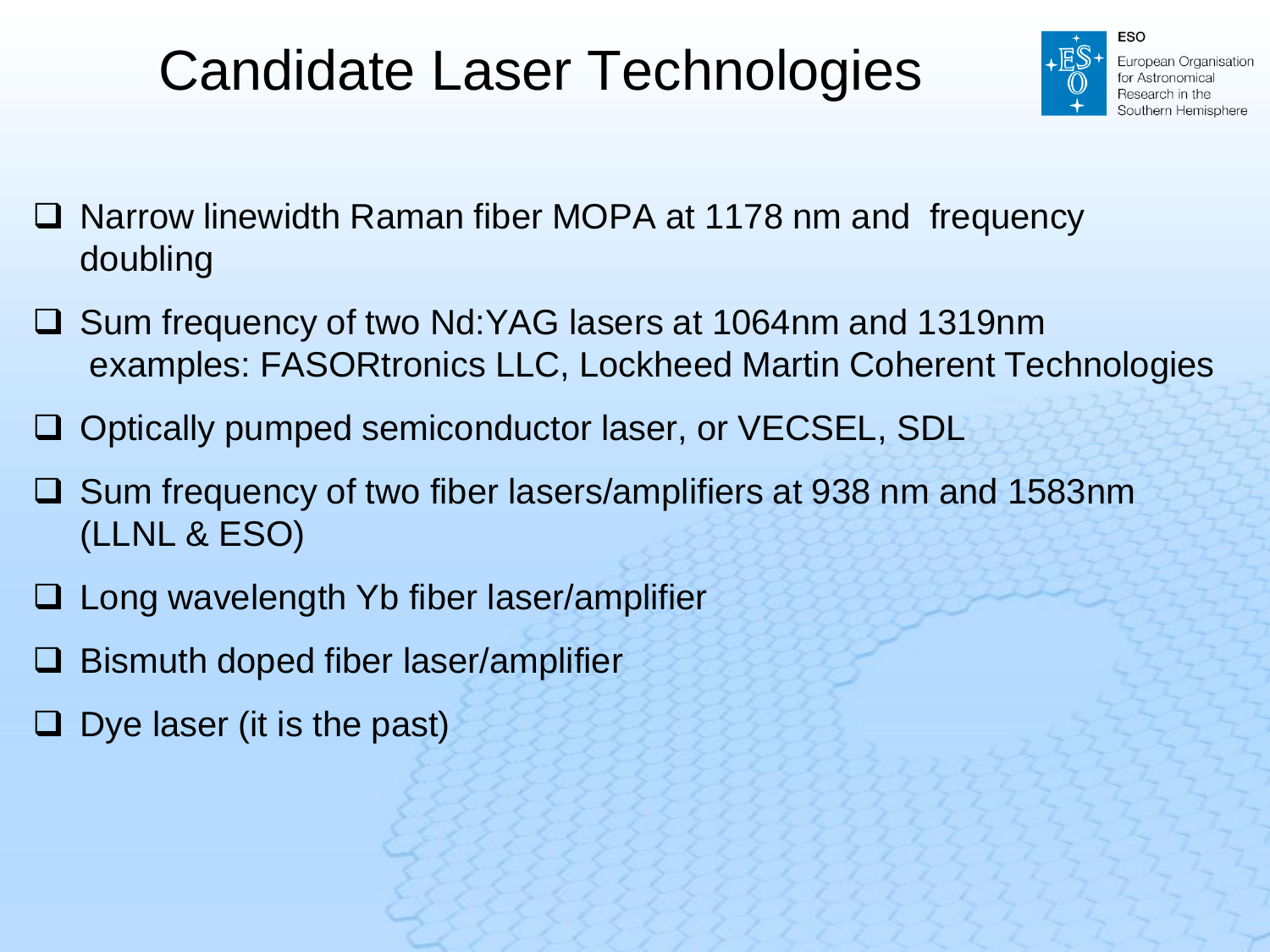Narrow linewidth Raman fiber amplifier



#### Why Raman (but not other fiber laser technologies)?

- Long wavelength Yb fiber laser
	- Gain per length is low, suffering from amplified spontaneous emission at short wavelengths and photodarkening (there are progresses)
- Bi-doped fiber lasers
	- Still too lossy for efficient narrow-line amplifier operation
- Sum-frequency of a 1583 nm Er-doped fiber laser and 938 nm Nddoped fiber laser
	- The quasi-three-level nature of 938 nm laser has limited so far its output power
- Raman fiber amplifier
	- Gain per length is proportional to pump intensity, no physical limit
	- Well established technology from the telecomm industry

**□ SBS and linewidth broadening suppression in Raman fiber** amplifier, an ESO proprietary technology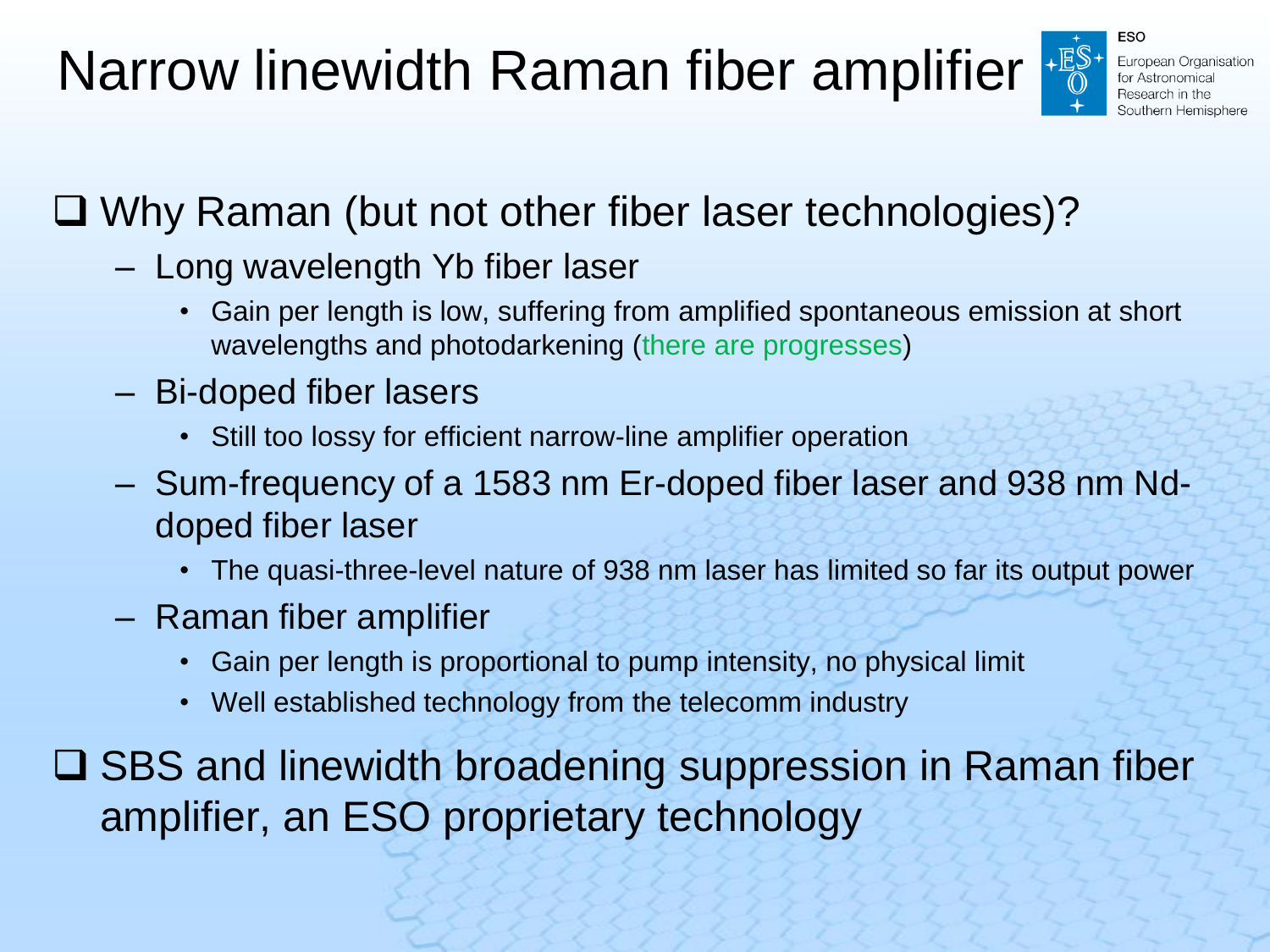# Experimental Setup, Optical



- $\Box$  Seed laser is split 50 by 50 with a fused fiber coupler
- Independently amplified in two Raman fiber amplifiers, non-PM fibers are used
- **D** Polarization control with motorized  $\lambda$ /4 and  $\lambda$ /2 waveplate pair
- $\Box$  Recombined in free space at a 50/50 mirror
- $\Box$  Monitoring the dark port ( $D_{CBC}$ ) and phasing one of the amplifiers with two fiber stretchers
- $\Box$  Frequency doubled in an external cavity with a LBO crystal

Coherent beam combination and cavity locking control system are from Toptica

**ESO**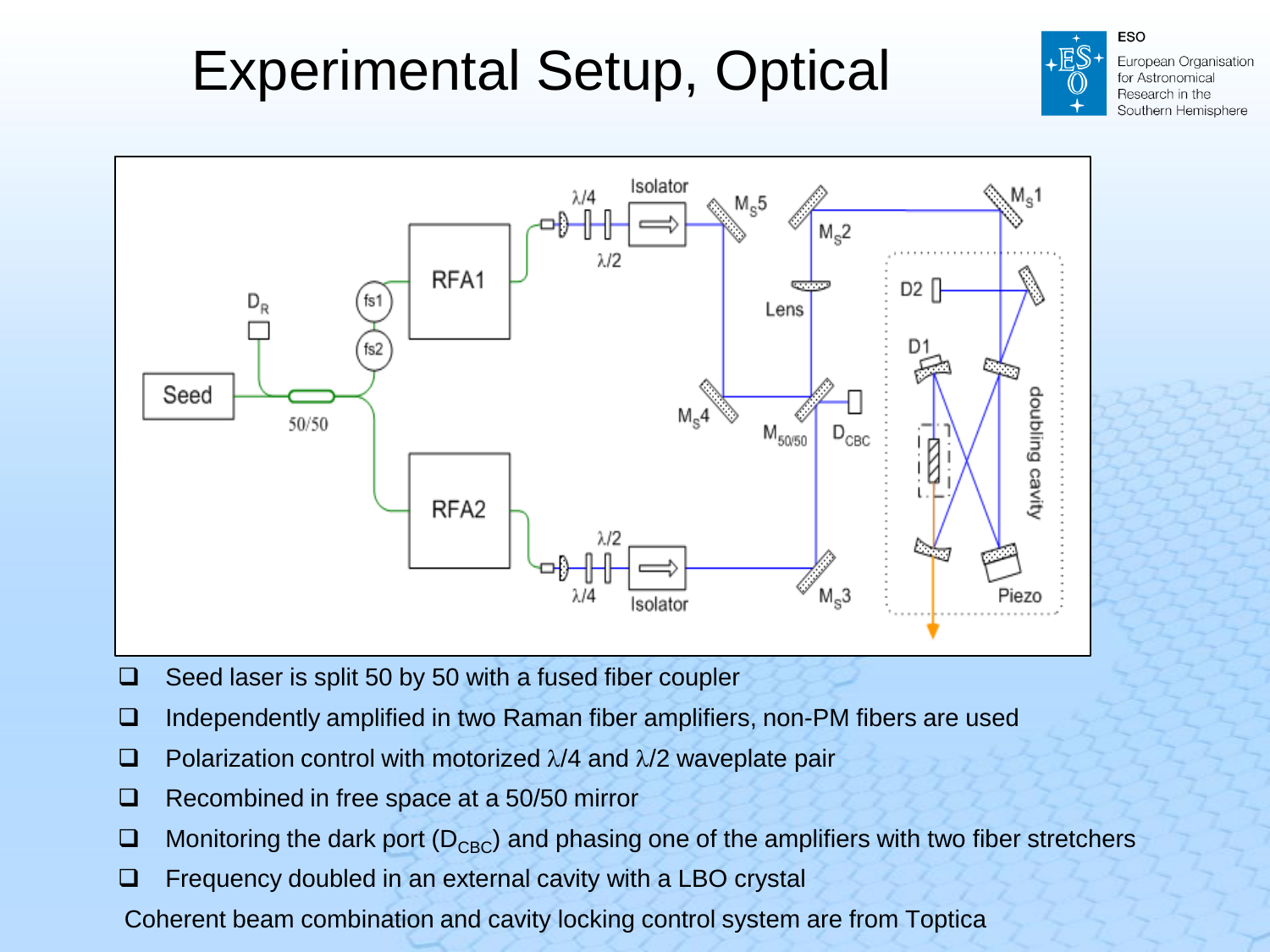# Single channel results



European Organisation for Astronomical Research in the Southern Hemisphere





the phase-front error within the  $1/e^2$ diameter  $< 0.018\lambda$  (11nm rms)

 $\Box$  1178 nm 20 W linearly polarized after  $\lambda$ /4 and  $\lambda$ /2 adjustment, PER 25dB

 589 nm 14 W diffraction limited 86% conversion efficiency (measured after and before the cavity)

Y. Feng *et al*, Photonics West 2009 (postdeadline paper 7195-101)



1178 nm laser power versus 1120nm power



589 nm laser power and conversion efficiency as a function 1178nm power with different in-coupling mirror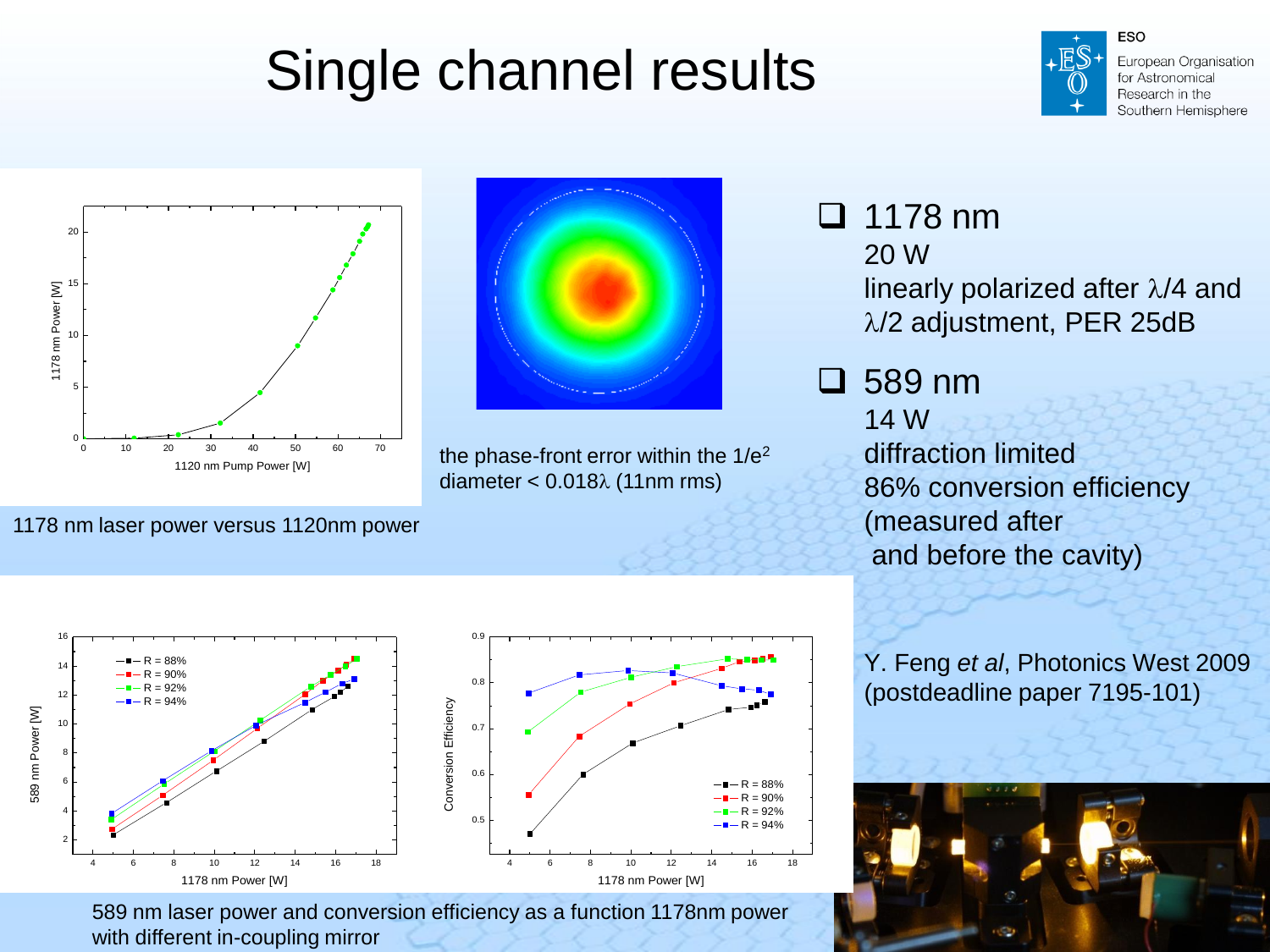# Coherent Beam Combination



European Organisation for Astronomical Research in the Southern Hemisphere

- □ Coherent beam combination for power scaling
- □ Essentially a Mach-Zehnder interferometer with amplifying arms
- $\Box$  free space beam combining since free space optics are used for polarization control
- $\Box$  Two fiber stretchers (slow and fast) for compensating phase drift.
- $\Box$  > 95% combining efficiency => maximum 29.5 W power before the doubling cavity



0 10 20 30 40 50 60 70 80 90 100

Time [Minute]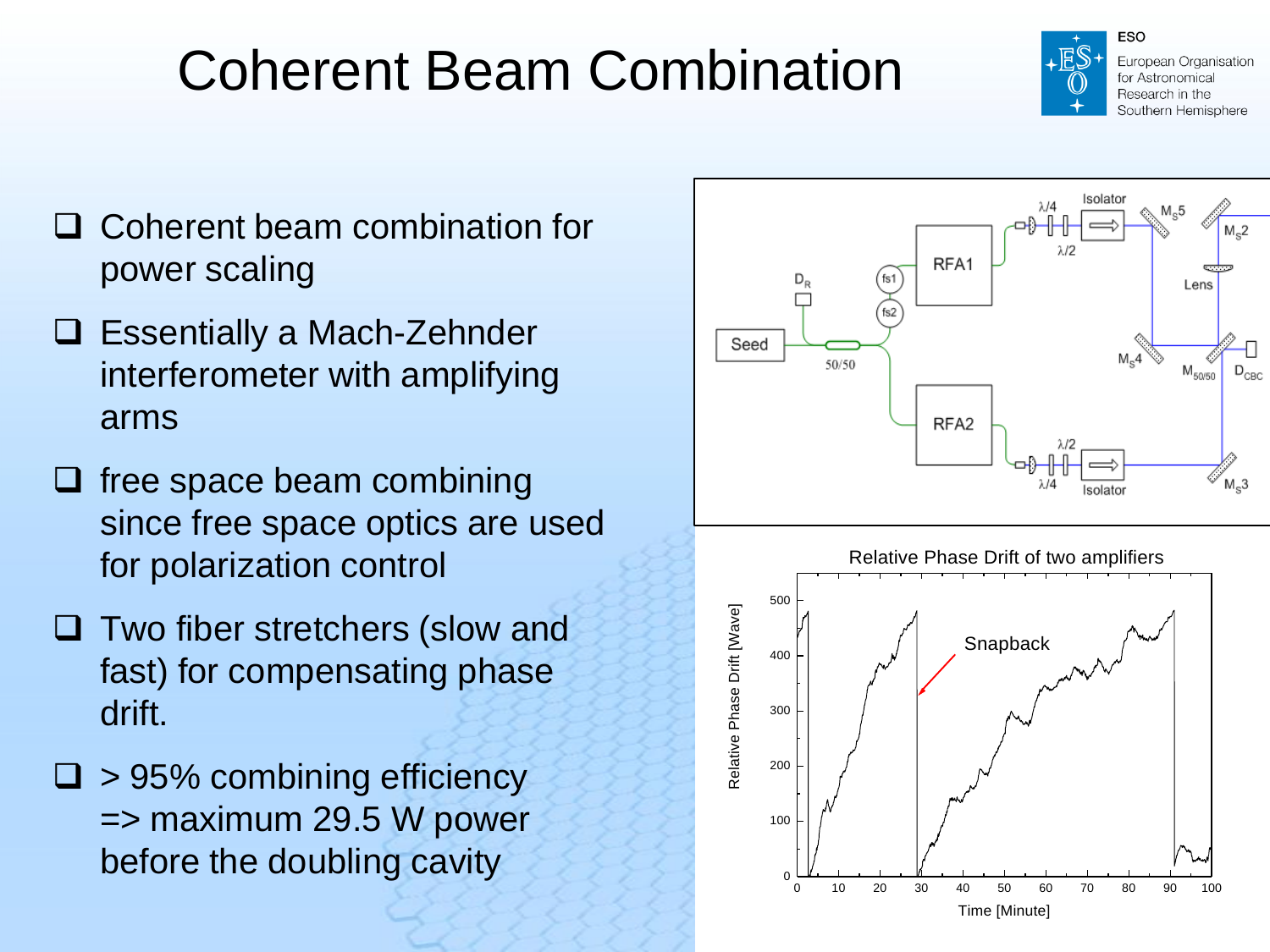### Resonantly enhanced frequency doubling



 Crystal: 30mm LBO Non-critically phase matched, 40°C

- □ Pound-Drever-Hall technique for cavity locking
- $\Box$  Incoupling mirror reflectivity: 90%
- 25.4 W CW 589nm laser with conversion efficiency of 86%



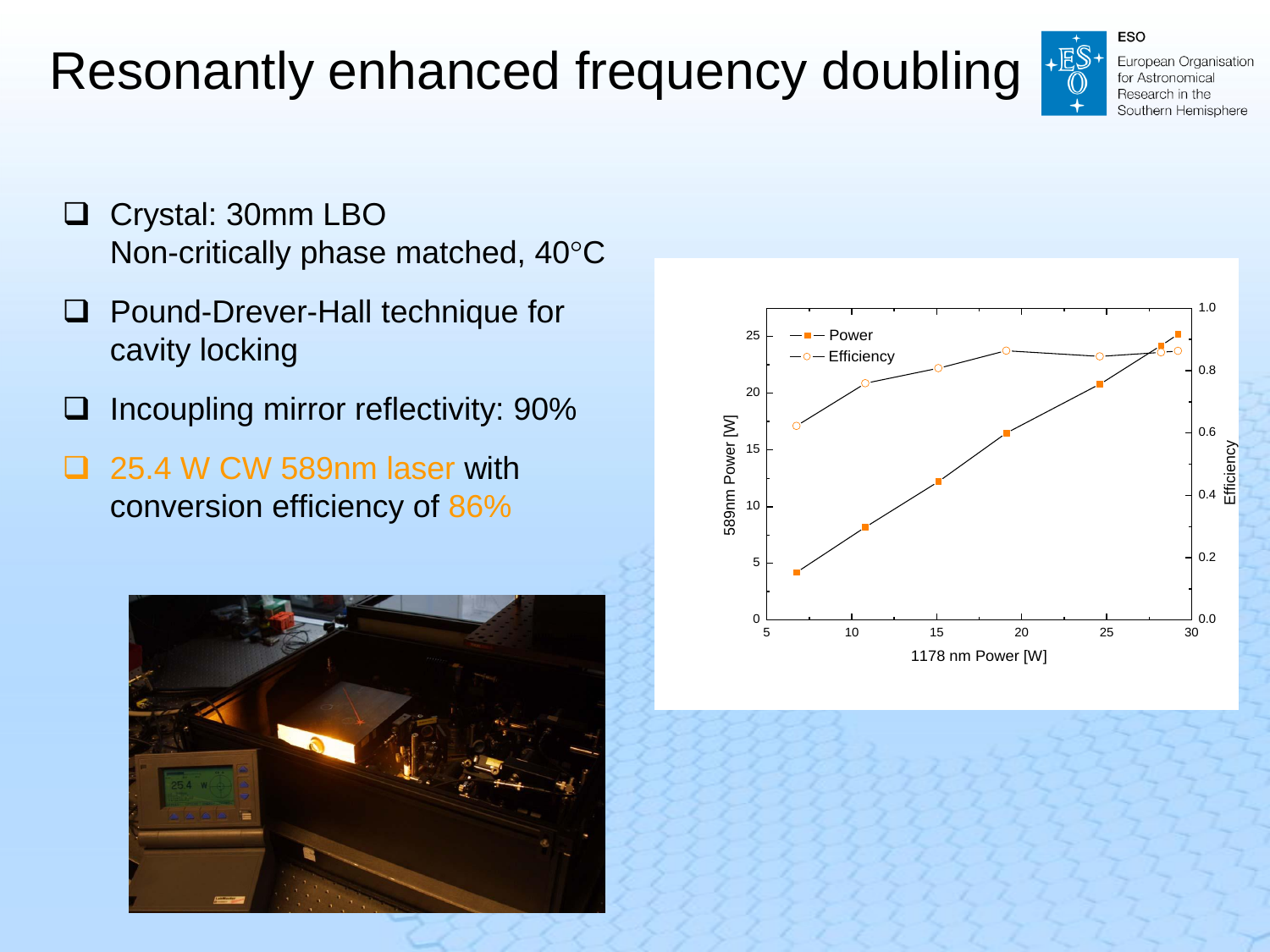### Spectrum



European Organisation for Astronomical Research in the Southern Hemisphere



1178 nm linewidth  $< 1.5$  MHz; 589 nm linewidth  $< 2.3$  MHz Device resolution limited

Seed laser: DL PRO from Toptica, typical linewidth 100 KHz

**ESO**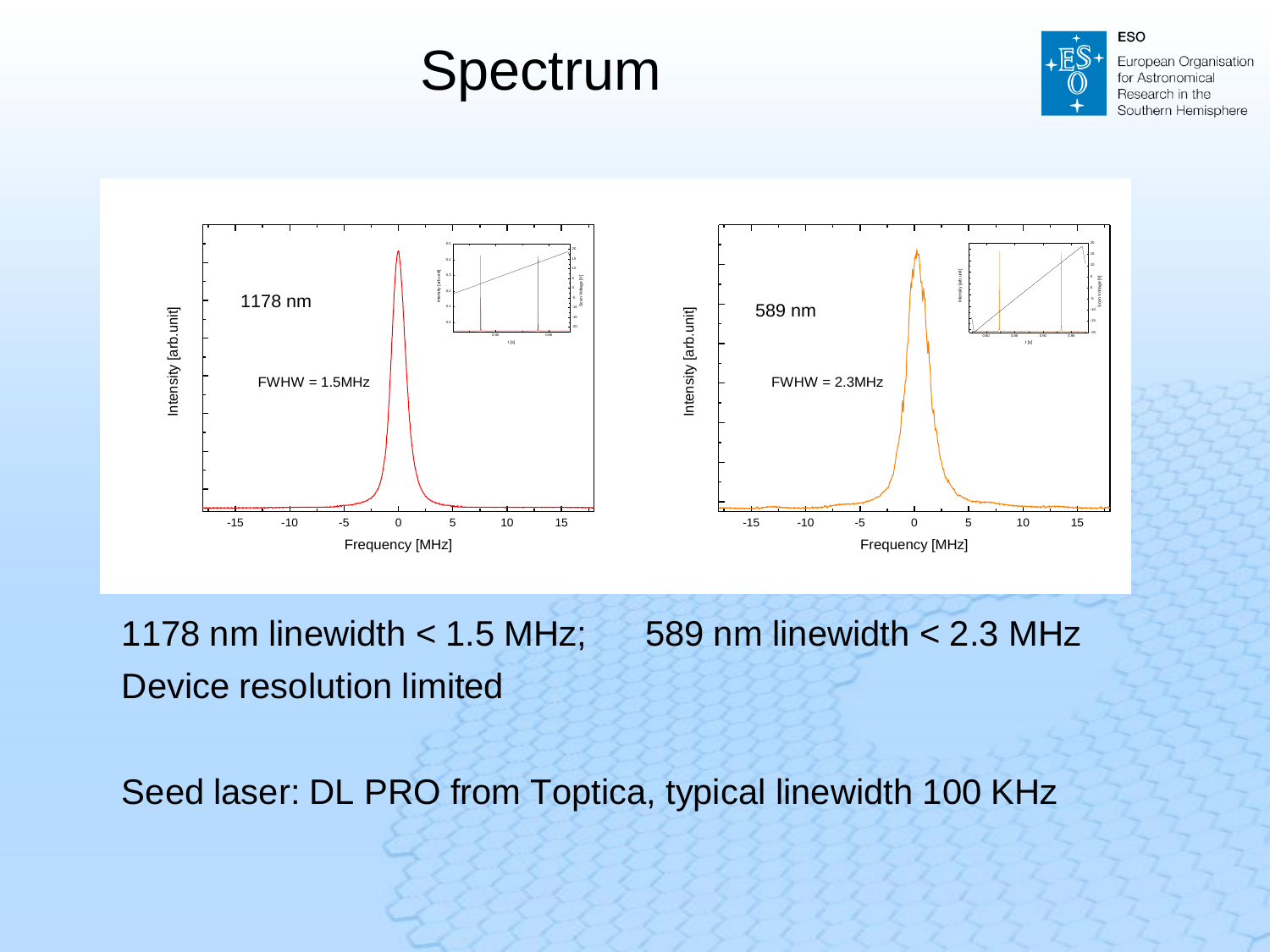# Summary and perspective



- $\Box$  We have demonstrated in the lab
	- Single channel narrow linewidth Raman fiber amplifier with power > 20W
	- Coherent beam combining of two Raman fiber amplifier with efficiency >95% linewidth < 1.5MHz
	- Frequency doubling in an external resonant cavity with efficiency of 86%
	- Generated 25 W continuous wave narrowband (< 2.3 MHz) 589 nm laser
- □ We have transferred our narrow linewidth Raman fiber amplifier technology to industry.
	- They have demonstrated similar results with a polarization maintaining and in-fiber beam combination version
	- The results will be presented tonight (PDA.7, 19:30)
- $\Box$  The technology can be extended to other wavelengths, since it is based on Raman fiber amplifier